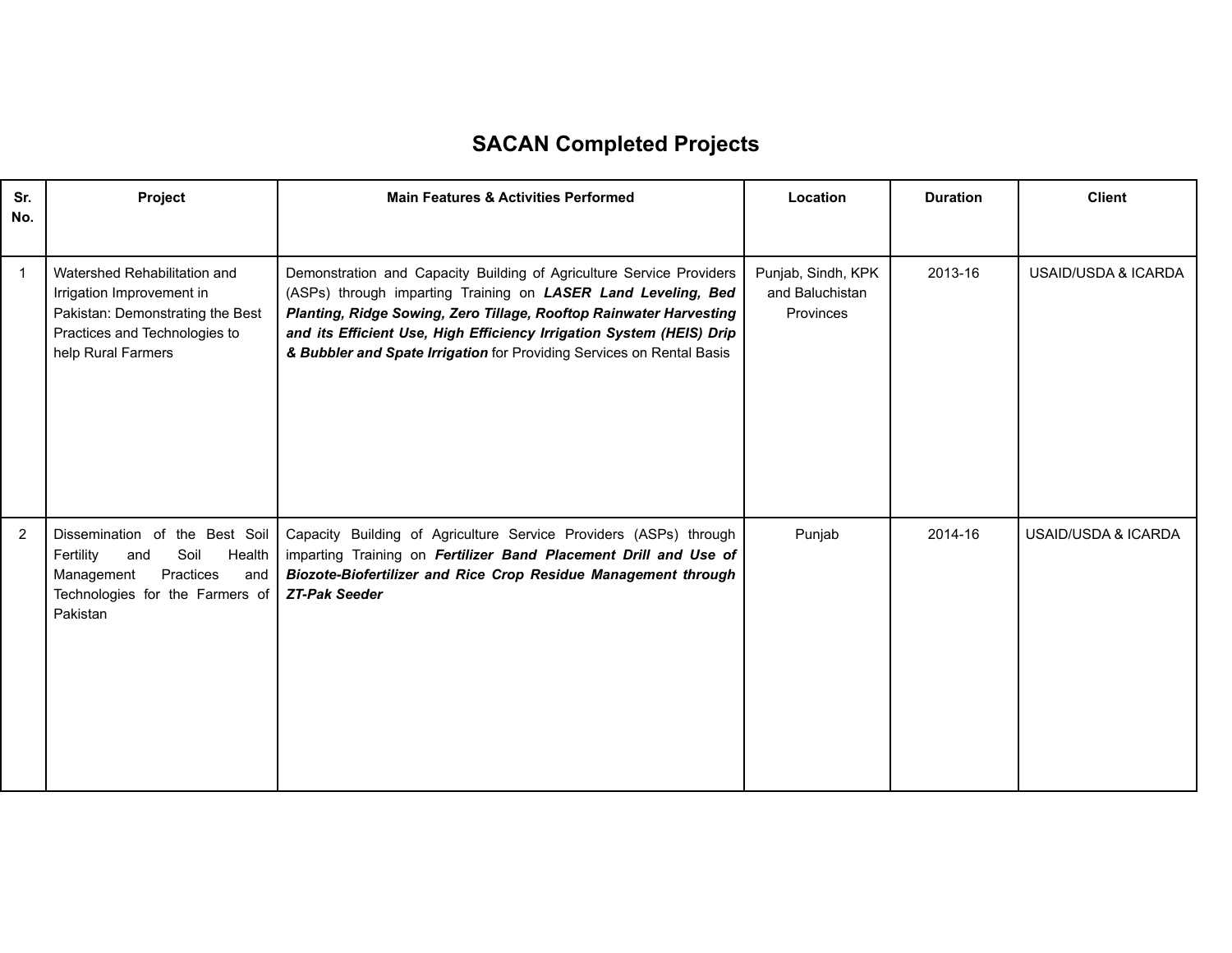| 3 | Pakistan Water Dialogue: Diffusion<br>and Adoption through Partnership<br>and Action of the Best Watershed<br>Rehabilitation, Irrigation Practices<br>and Technologies to Help Rural<br>Farmers | Capacity Building of Agriculture Service Providers (ASPs) through<br>imparting Training on LASER Land Leveling, Bed Planting, Ridge<br>Sowing, Zero Tillage, Rooftop Rainwater Harvesting and its<br>Efficient Use, High Efficiency Irrigation System (HEIS) Drip &<br><b>Bubbler and Spate Irrigation</b> and Establishing Linkages of the Trained<br>ASPs with Relevant Agriculture Institutions, NGOs, Farmers and other<br>ASPs of the area for Providing Services on Rental Basis as Sustainable<br>Small Scale Rural Entrepreneur | Punjab, Sindh, KPK<br>and Baluchistan<br>Provinces | 2016-18 | USAID/USDA & ICARDA |  |
|---|-------------------------------------------------------------------------------------------------------------------------------------------------------------------------------------------------|-----------------------------------------------------------------------------------------------------------------------------------------------------------------------------------------------------------------------------------------------------------------------------------------------------------------------------------------------------------------------------------------------------------------------------------------------------------------------------------------------------------------------------------------|----------------------------------------------------|---------|---------------------|--|
|   |                                                                                                                                                                                                 |                                                                                                                                                                                                                                                                                                                                                                                                                                                                                                                                         |                                                    |         |                     |  |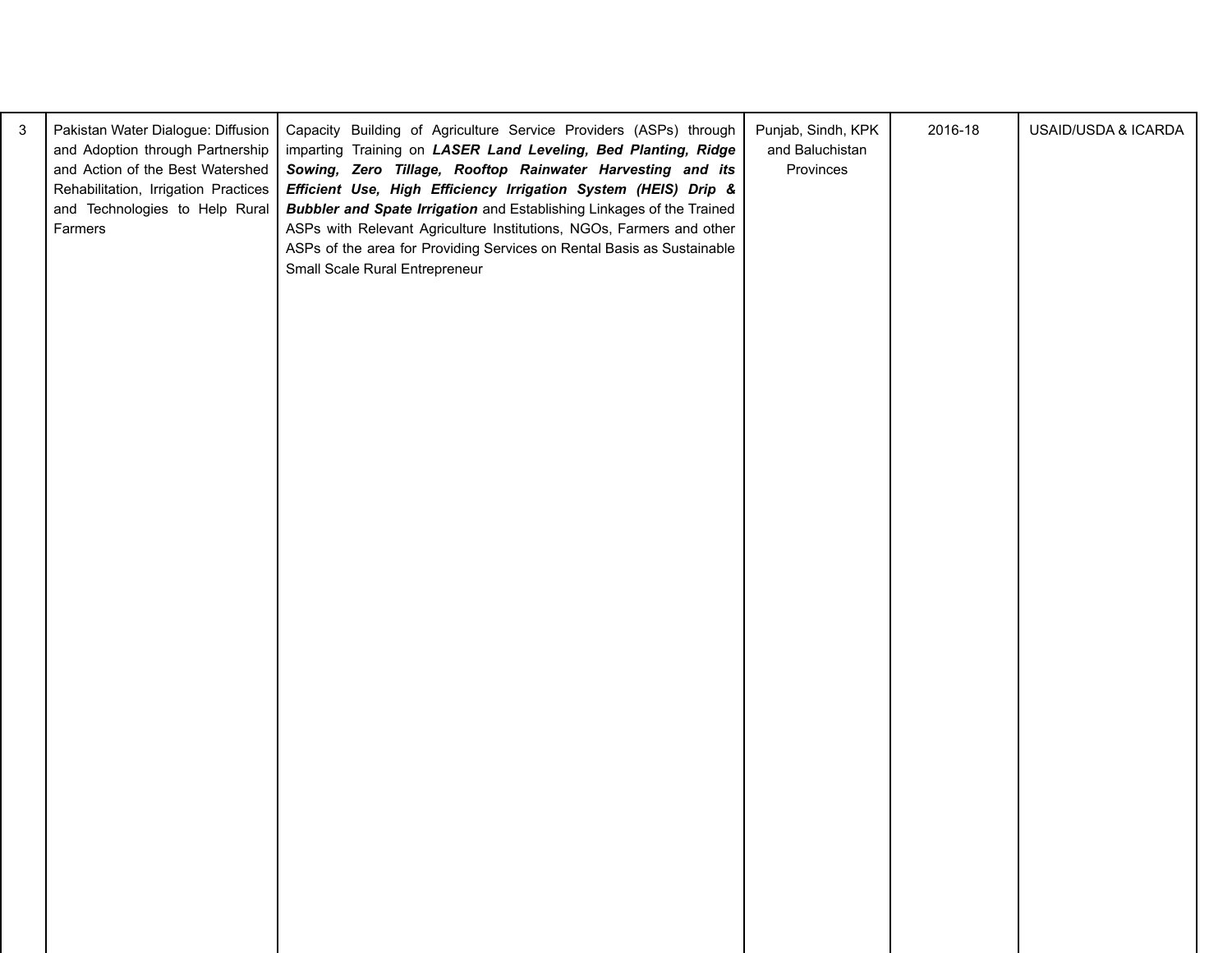| 4 | Diffusion<br>Dissemination. | and   Capacity Building of Agriculture Service Providers (ASPs) through                                    | Punjab & Sindh | 2016-18 | USAID/USDA & ICARDA |
|---|-----------------------------|------------------------------------------------------------------------------------------------------------|----------------|---------|---------------------|
|   |                             | Adoption of the Best Soil Fertility   imparting Training on Soil Testing Using Soil Testing Kit and Banana |                |         |                     |
|   |                             | and Soil Health Management   Residue Composting and Use of Compost for Soil Fertility and Soil             |                |         |                     |
|   | Practices and Technologies  | Health                                                                                                     |                |         |                     |
|   |                             |                                                                                                            |                |         |                     |
|   |                             |                                                                                                            |                |         |                     |
|   |                             |                                                                                                            |                |         |                     |
|   |                             |                                                                                                            |                |         |                     |
|   |                             |                                                                                                            |                |         |                     |

|  | Water for Livelihood:<br>Capacity Building | Training/ | Capacity Building Program of Farmers, Water User Groups, Water Users<br>Associations, Community Representatives, Local Partner NGOs and<br>Concerned Government Line Departments Staff on "Efficient water<br>Application Techniques viz; Farm Planning and Designing, Land<br>Terracing, Land Grading and Precision Land Leveling, Sowing of<br>Crops on Raised Beds and Bed and Furrow Irrigation System,<br>Irrigation Scheduling, Rainwater Harvesting, On-Farm Water Storage<br>(OFWS), High Efficiency Irrigation Systems (HEIS), Mulching and<br>Management of Rod Kohi (Spate Irrigation)" Agriculture with<br><b>Respect to Climate Change</b> | District Chitral.<br>Karak & D.I. Khan<br>(KPK) | 2016-17 | Inter Cooperation (IC)<br><b>Pakistan Swiss</b><br>Development<br>Corporation (SDC) and<br>Agri. OFWM Deptt. KPK |
|--|--------------------------------------------|-----------|---------------------------------------------------------------------------------------------------------------------------------------------------------------------------------------------------------------------------------------------------------------------------------------------------------------------------------------------------------------------------------------------------------------------------------------------------------------------------------------------------------------------------------------------------------------------------------------------------------------------------------------------------------|-------------------------------------------------|---------|------------------------------------------------------------------------------------------------------------------|
|--|--------------------------------------------|-----------|---------------------------------------------------------------------------------------------------------------------------------------------------------------------------------------------------------------------------------------------------------------------------------------------------------------------------------------------------------------------------------------------------------------------------------------------------------------------------------------------------------------------------------------------------------------------------------------------------------------------------------------------------------|-------------------------------------------------|---------|------------------------------------------------------------------------------------------------------------------|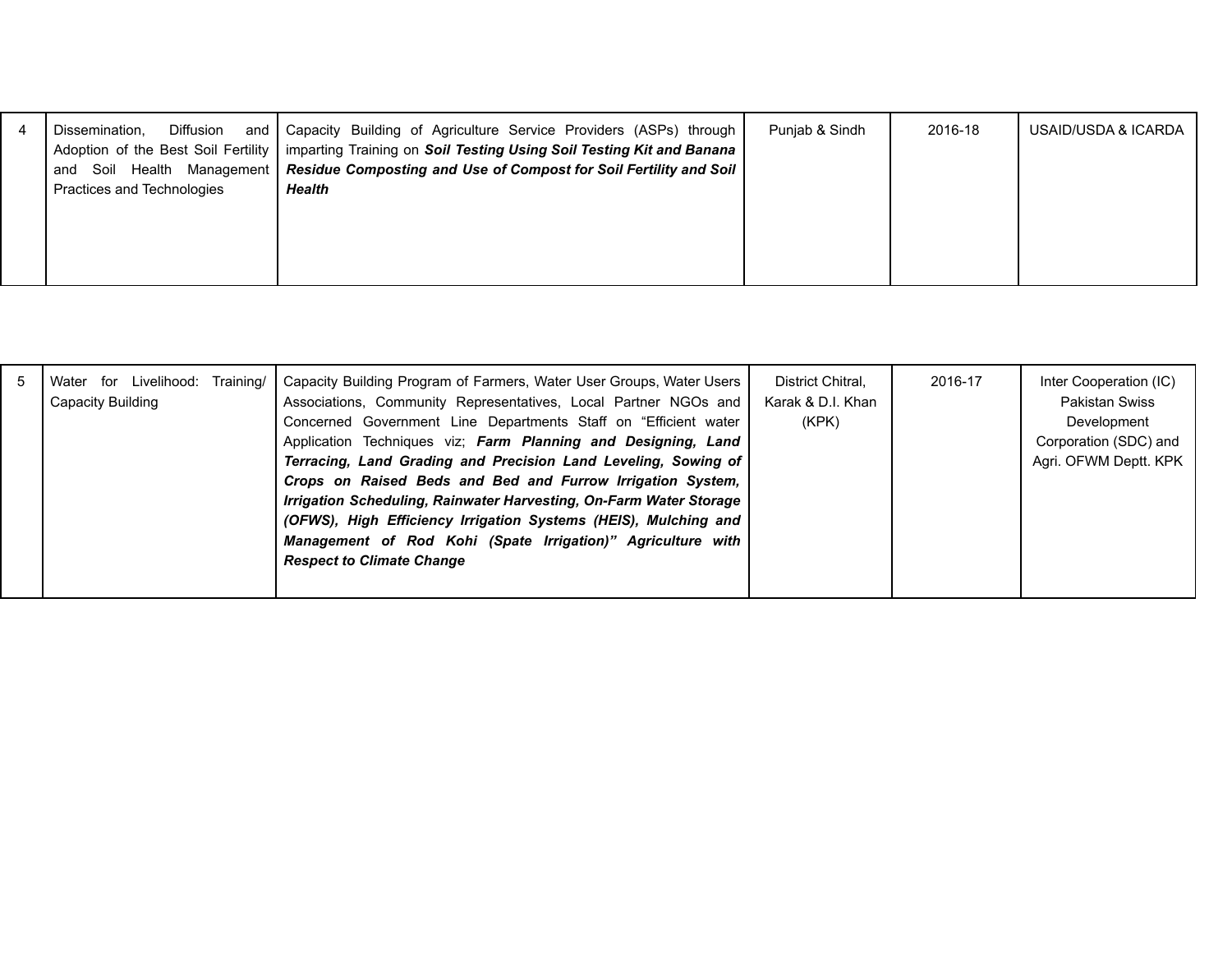| 6              | Water Sector Improvement Project<br>(WSIP), Sindh Irrigation and<br>Drainage Authority (SIDA), P & D<br>Deptt. Govt. of Sindh           | Organizing and Conducting of Three (3) National Training Workshops<br>(Two (2) at Hyderabad and One (1) at Sukkar, Sindh Province) and Two<br>(2) Exposure Visits/Travelling Seminars in Punjab Province Area for<br>Imparting Trainings to Farmers/Water Users, Staff of Area Water Boards<br>(AWBs) on: Farm Planning, Layout and Designing, LASER Land<br>Leveling, Ridge Sowing, Bed and Furrow Irrigation System,<br>Irrigation Scheduling, Rainwater Harvesting and its Efficient use,<br>On-Farm Water Storage, High Efficiency Irrigation Systems (HEIS)<br>and Assessment of Irrigation Performance and Water Productivity | Left Bank Canal,<br>Nara and Ghotki<br>Feeder Canal Area<br>Water Boards<br>(Sindh) | 2016-17 | WSIP, SIDA, P & D<br>Deptt. Govt. of Sindh |
|----------------|-----------------------------------------------------------------------------------------------------------------------------------------|-------------------------------------------------------------------------------------------------------------------------------------------------------------------------------------------------------------------------------------------------------------------------------------------------------------------------------------------------------------------------------------------------------------------------------------------------------------------------------------------------------------------------------------------------------------------------------------------------------------------------------------|-------------------------------------------------------------------------------------|---------|--------------------------------------------|
| $\overline{7}$ | Cost Effective Interventions for the<br>Enhancements<br>of<br>Water<br>Stressed<br>Productivity<br>in<br>Environment in Punjab Province | Demonstration and Training/Capacity Building of Farmers and Agriculture<br>Service Providers (ASPs) on Agriculture Resource Conservation<br>Technologies (ARCTs) LASER Land Leveling, Sowing of Crops on<br>Ridges & Beds Furrow Irrigation Systems and HEIS (Drip & Bubbler)<br>under stressed environment to improve land and water productivity                                                                                                                                                                                                                                                                                  | District Layyah<br>(Punjab)                                                         | 2014-15 | <b>IUCN</b>                                |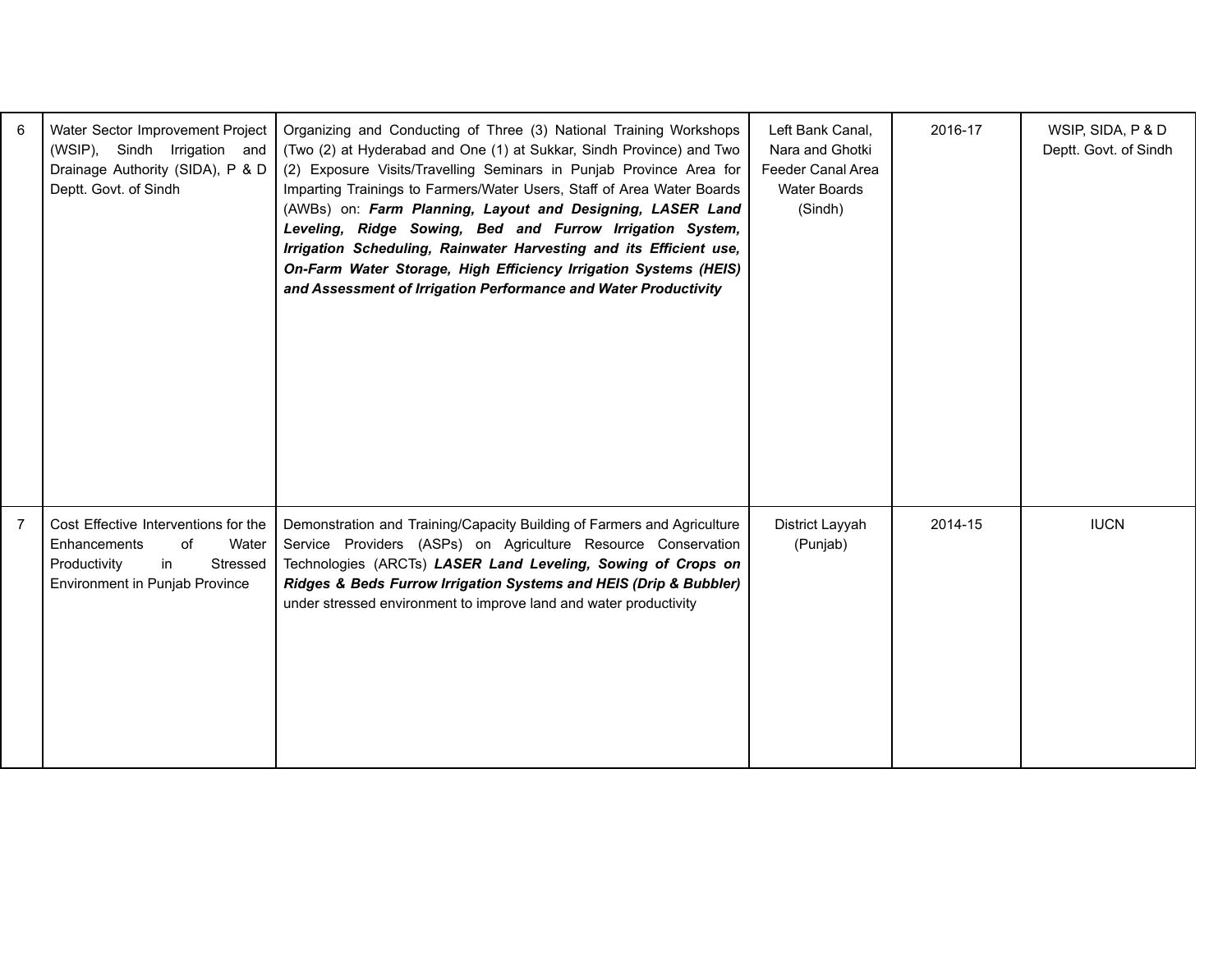| 8 | Cost Effective Interventions for<br>the Enhancements of Water<br>in<br>Productivity<br>Stressed<br><b>Environment in Sindh Province</b> | Demonstration and Training/Capacity Building of Farmers and<br>Agriculture Service Providers (ASPs) on Agriculture Resource<br>Conservation Technologies (ARCTs) LASER Land Leveling, Sowing of<br>Crops on Ridges & Beds Furrow Irrigation Systems and HEIS (Drip<br>& Bubbler) under stressed environment to improve land and water<br>productivity                                                                                                | District Jamshoro<br>(Sindh)                                                     | 2014-15 | <b>IUCN</b> |
|---|-----------------------------------------------------------------------------------------------------------------------------------------|------------------------------------------------------------------------------------------------------------------------------------------------------------------------------------------------------------------------------------------------------------------------------------------------------------------------------------------------------------------------------------------------------------------------------------------------------|----------------------------------------------------------------------------------|---------|-------------|
| 9 | Livelihood<br>Restoration,<br>Protection<br>Sustainable<br>and<br>Empowerment of<br>Vulnerable<br><b>Peasant Communities</b>            | Need Assessment Survey and Demonstration/Training/Capacity Building<br>of Farmers and Agriculture Service Providers (ASPs) on Conservation<br>Agriculture Technologies viz; Improved Farm Layout, LASER Land<br>Leveling, Bed Planting, Ridge Sowing, Zero Tillage, Rice Crop<br>Residue Management for Sowing of Wheat, On-Farm Water<br>Storage, Direct Seeded Rice Drill (DSR) and Gypsum Application for<br>managing agro-ecosystems of the area | Dadu (Rice-Wheat) &<br>Mirpurkhas (Mix<br>Cropping Systems) in<br>Sindh Province | 2014-15 | UN/FAO      |